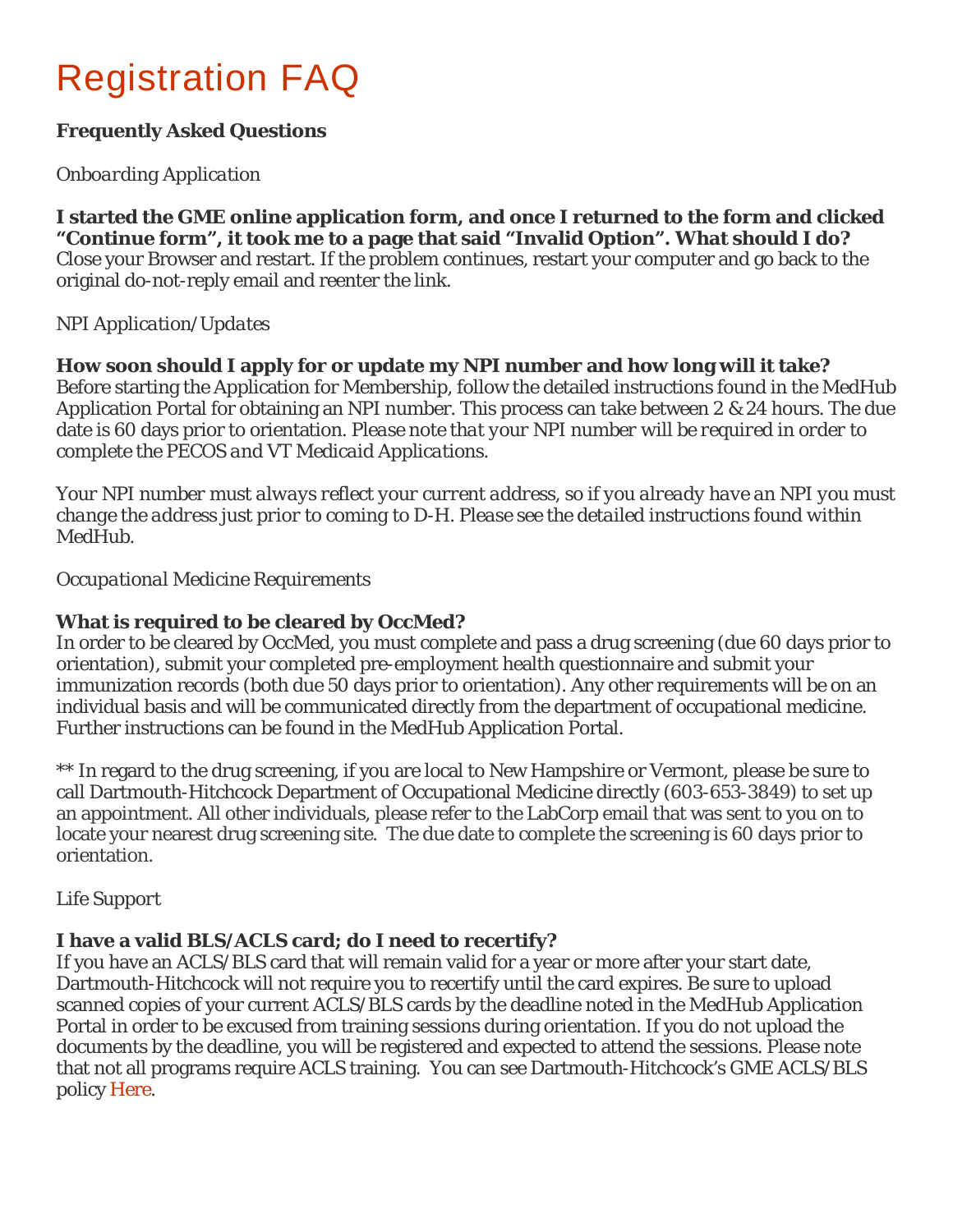#### **I don't have a local address yet. Should I use my current address on the dynamic application?**

Please use your current address on the dynamic application, which is available through MedHub. This will need to be updated during orientation.

*Employment Verification for Apartment or Mortgage*

#### **Who do I contact for verification of employment/income for apartment or mortgage loan?**

Your program coordinator can provide you with a salary verification letter.

*NH Medical License*

# **Resident Training License vs. Full License, what should I apply for?**

Dartmouth-Hitchcock requires all residents and fellows to have a training license, even if you already have a full NH license; GME will cover the \$50 application fee, which will be paid directly to the NH Board of Medicine; there is no requirement for you to remit any training license fee. If you are planning on moonlighting, you will need to apply for a full New Hampshire license on your own (not applicable to interns); GME will not cover the cost of the full license.

## **I'm applying for a Resident Training License and I don't know where to send my paperwork.**

Please refer to the MedHub Application Portal and see "Instructions for Completion of NH Training License Application". This document indicates which documents are required and where they need to be sent. Supplemental documents will need to be sent directly to the NH Board of Medicine from the source.

New Hampshire Board of Medicine 121 South Fruit Street Concord, NH 03301

# **Supplemental Documents required for Resident Training License Application**

- USMLE/COMLEX Scores
- Verification of any previously held medical licenses
- International Medical Students ONLY: ECFMG Certification

# **I already have a Full NH Medical License; do I need to apply for a Residents Training License?**

Yes.

# **How can I check the status of my Resident Training License application?**

Monitor the MedHub Application portal; once we receive your training license this task will be marked as complete.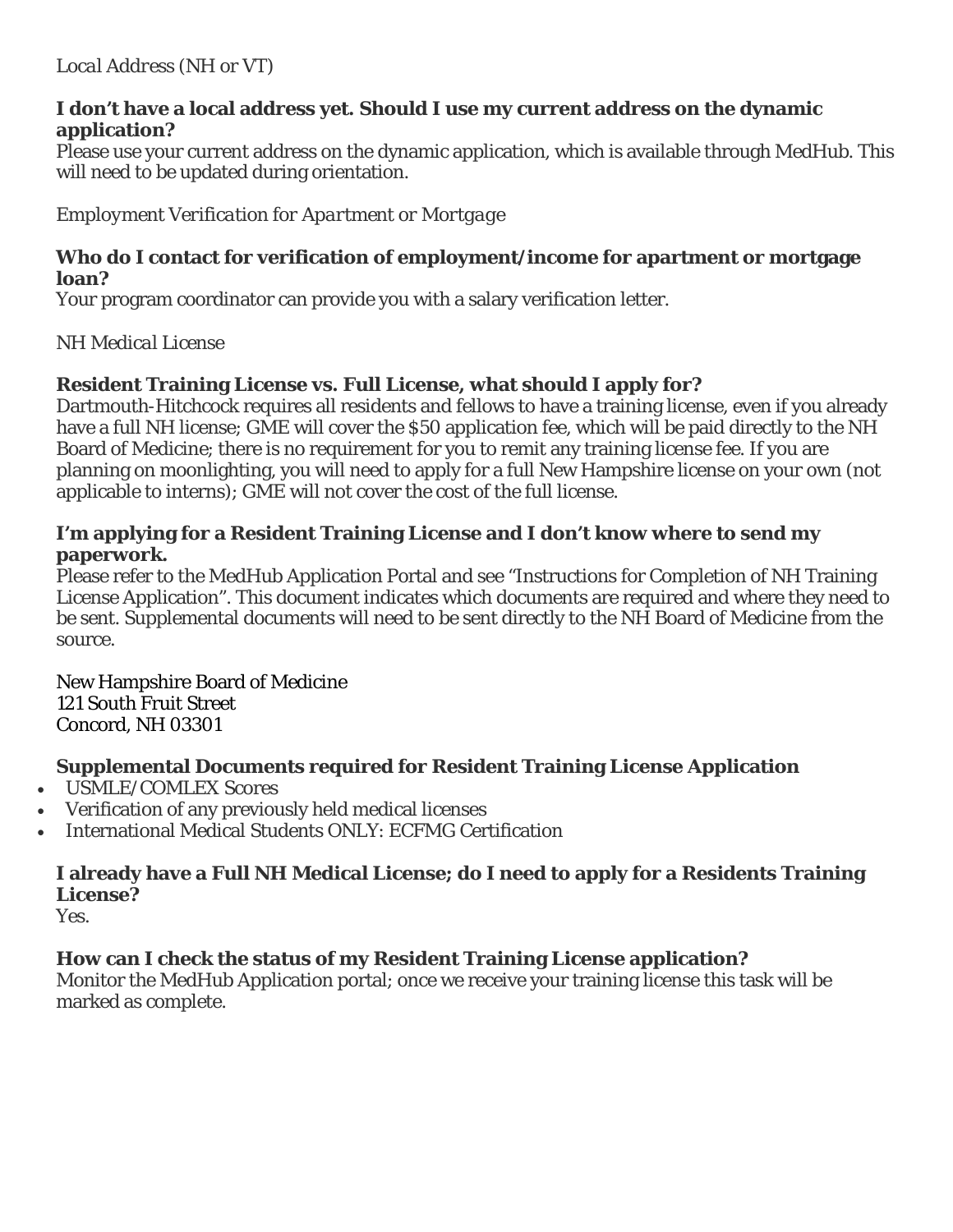## *USMLE Transcripts*

# **Who do I send my official USMLE or COMLEX transcript to?**

You must request an official transcript from the Federation of State Medical Boards or National Board of Osteopathic Examiners. Designate one recipient as the NH Board of Medicine (for training license, as indicated above) and the second recipient as the Dartmouth-Hitchcock Medical Center Office of Graduate Medical Education.

PLEASE NOTE: When requesting transcripts, you are charged per request, not per copy so you may want to request extra for future use.

*Social Security Card*

## **I don't have my social security card; can I use my passport instead?**

You must have a valid social security card in order to be hired at DHMC. You can use your passport to clear your I-9, but you must still provide the GME Office with your social security card. If you need to order a replacement Social Security Card:<http://www.ssa.gov/ssnumber>

*Name Change*

## **I am getting married soon, how do I change my name?**

You must initially apply with your current legal name. Once married, present a copy of your marriage license and social security card with your new name. The GME office will facilitate the change with the NH Board of Medicine.

## *Transcripts*

# **Can I send you a copy of my Medical School Transcript?**

No, you must provide an official medical school transcript with the words Conferred/Graduated.

# **Can I have more than one degree listed on my white coat and/or graduation certificate?**

Yes, you will need to indicate your name as you would like printed within the lab coat section of the MedHub Application. You will additionally need to upload proof of degree within the corresponding onboarding requirement.

#### *ID Badge Photo – Photo Requirements*

# **Can I take my ID Badge Photo with my personal digital camera?**

No, a photo will be taken of you during orientation.

# *Establishing Care*

# **What do I need to do to see a PCP once I'm working at Dartmouth-Hitchcock?**

Requesting your medical record from your current primary care physician will help hasten the process of establishing care here at Dartmouth-Hitchcock. Establishing care with one of our Live Well/Work Well providers is the fastest way to make an appointment! See a list of LW/WW providers [HERE](http://www.dartmouth-hitchcock.org/findaprovider.html#/team?teamId=597) and call 603-650-3640 if you have any questions or would like to set up an appointment.